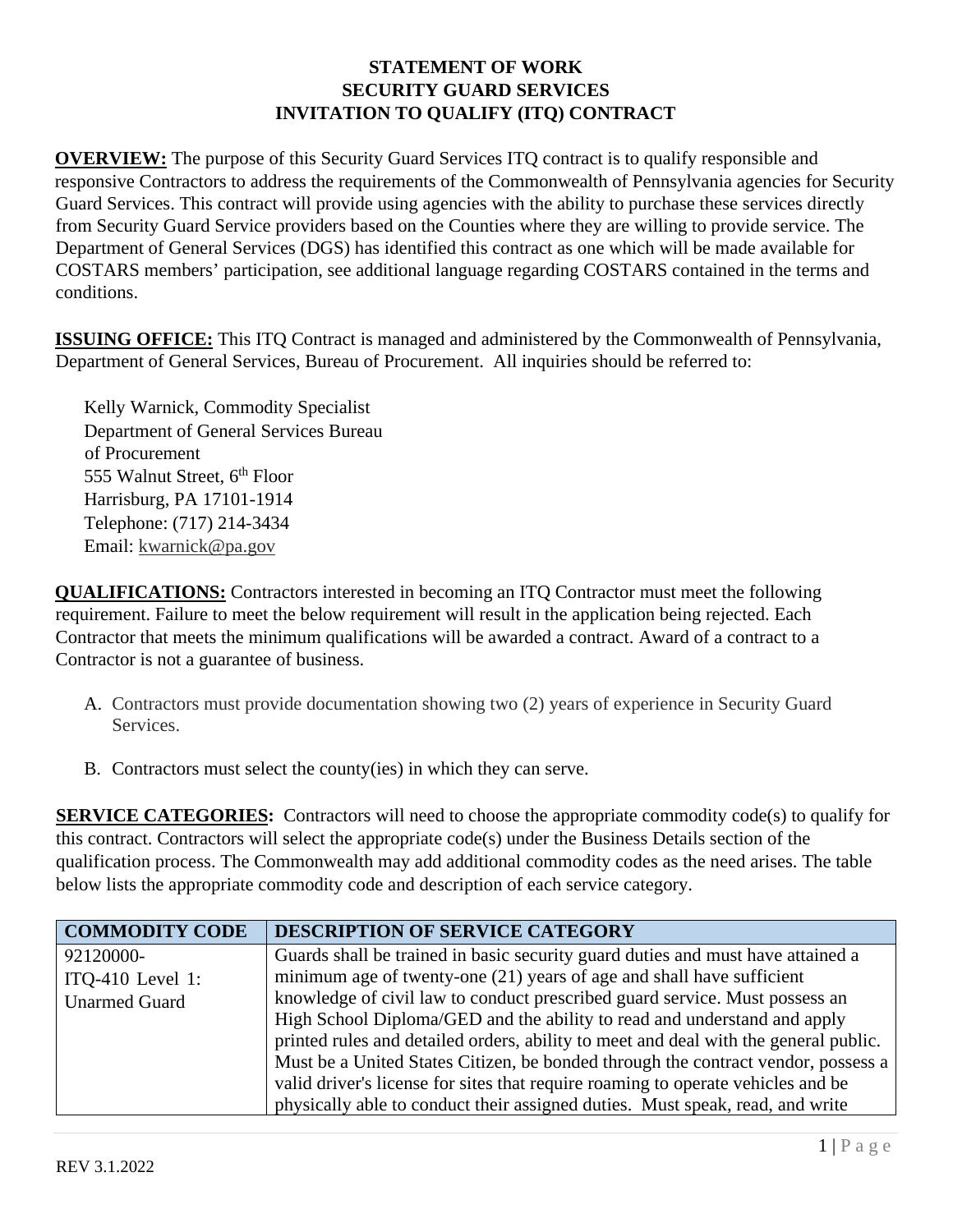|                            | English fluently, possess the ability to communicate effectively, must be able to<br>write clear, accurate detailed reports, maintain tour (shift) logs as required, have<br>the ability to read, understand direction, and apply policies, rules, and detailed<br>orders.<br>Services Include: Provide personnel screening, visitor processing, package<br>screening and controlling/patrolling area(s) while maintaining one's poise and<br>self-control under stress and be able to intercede when needed in disorderly<br>behavior, accidents and be capable of self-defense to ward off a potential attacker<br>or to protect others.<br>Guards may be required to carry batons, cell phones, radio equipment and other<br>equipment while on duty and always carry and/or display company identification,<br>while on State property and must have a working knowledge of intrusion devices,<br>facilities system locations, significance of trouble/fire alarm signal indicators, fire<br>hydrants, fire extinguishers and proper use of the same. Operation of licensed<br>motor vehicles may also be required. |
|----------------------------|-------------------------------------------------------------------------------------------------------------------------------------------------------------------------------------------------------------------------------------------------------------------------------------------------------------------------------------------------------------------------------------------------------------------------------------------------------------------------------------------------------------------------------------------------------------------------------------------------------------------------------------------------------------------------------------------------------------------------------------------------------------------------------------------------------------------------------------------------------------------------------------------------------------------------------------------------------------------------------------------------------------------------------------------------------------------------------------------------------------------------|
| 92120000-ITQ-401           | Guards are to be responsible for screening: personnel, visitors and packages.                                                                                                                                                                                                                                                                                                                                                                                                                                                                                                                                                                                                                                                                                                                                                                                                                                                                                                                                                                                                                                           |
| Level 1: Unarmed Guard     | They will monitor and control all surrounding areas of assigned facility. Assisting                                                                                                                                                                                                                                                                                                                                                                                                                                                                                                                                                                                                                                                                                                                                                                                                                                                                                                                                                                                                                                     |
|                            | in the protection of all occupants is required.                                                                                                                                                                                                                                                                                                                                                                                                                                                                                                                                                                                                                                                                                                                                                                                                                                                                                                                                                                                                                                                                         |
| <b>DGS Certified Small</b> |                                                                                                                                                                                                                                                                                                                                                                                                                                                                                                                                                                                                                                                                                                                                                                                                                                                                                                                                                                                                                                                                                                                         |
| <b>Business Only</b>       |                                                                                                                                                                                                                                                                                                                                                                                                                                                                                                                                                                                                                                                                                                                                                                                                                                                                                                                                                                                                                                                                                                                         |
| 92120000-ITQ-411           | Guards shall be trained in basic security guard duties and must have attained a                                                                                                                                                                                                                                                                                                                                                                                                                                                                                                                                                                                                                                                                                                                                                                                                                                                                                                                                                                                                                                         |
| Level 2: Armed Guard       | minimum age of twenty-one (21) years of age and shall have sufficient<br>knowledge of civil law to conduct prescribed guard service. Must possess an                                                                                                                                                                                                                                                                                                                                                                                                                                                                                                                                                                                                                                                                                                                                                                                                                                                                                                                                                                    |
|                            | High School Diploma/GED and the ability to read and understand and apply                                                                                                                                                                                                                                                                                                                                                                                                                                                                                                                                                                                                                                                                                                                                                                                                                                                                                                                                                                                                                                                |
|                            | printed rules and detailed orders, ability to meet and deal with the general public.                                                                                                                                                                                                                                                                                                                                                                                                                                                                                                                                                                                                                                                                                                                                                                                                                                                                                                                                                                                                                                    |
|                            | Must be a United States Citizen, be bonded through the contract vendor, possess a                                                                                                                                                                                                                                                                                                                                                                                                                                                                                                                                                                                                                                                                                                                                                                                                                                                                                                                                                                                                                                       |
|                            | valid driver's license for sites that require roaming to operate vehicles and be                                                                                                                                                                                                                                                                                                                                                                                                                                                                                                                                                                                                                                                                                                                                                                                                                                                                                                                                                                                                                                        |
|                            | physically able to conduct their assigned duties. Must speak, read, and write                                                                                                                                                                                                                                                                                                                                                                                                                                                                                                                                                                                                                                                                                                                                                                                                                                                                                                                                                                                                                                           |
|                            | English fluently, possess the ability to communicate effectively, must be able to                                                                                                                                                                                                                                                                                                                                                                                                                                                                                                                                                                                                                                                                                                                                                                                                                                                                                                                                                                                                                                       |
|                            | write clear, accurate detailed reports, maintain tour (shift) logs as required, have                                                                                                                                                                                                                                                                                                                                                                                                                                                                                                                                                                                                                                                                                                                                                                                                                                                                                                                                                                                                                                    |
|                            | the ability to read, understand direction, and apply policies, rules, and detailed<br>orders.                                                                                                                                                                                                                                                                                                                                                                                                                                                                                                                                                                                                                                                                                                                                                                                                                                                                                                                                                                                                                           |
|                            | Shall be proficient in the use and safe handling of a firearm and qualified by Act                                                                                                                                                                                                                                                                                                                                                                                                                                                                                                                                                                                                                                                                                                                                                                                                                                                                                                                                                                                                                                      |
|                            | 235 Lethal Weapons Certification. All armed guards shall have received training                                                                                                                                                                                                                                                                                                                                                                                                                                                                                                                                                                                                                                                                                                                                                                                                                                                                                                                                                                                                                                         |
|                            | and licensing in accordance with Act 235 of the General Assembly of the                                                                                                                                                                                                                                                                                                                                                                                                                                                                                                                                                                                                                                                                                                                                                                                                                                                                                                                                                                                                                                                 |
|                            | Commonwealth of Pennsylvania, October 10, 1974, as amended (Lethal Weapons                                                                                                                                                                                                                                                                                                                                                                                                                                                                                                                                                                                                                                                                                                                                                                                                                                                                                                                                                                                                                                              |
|                            | Training) and such training and licenses as may be required under laws now in                                                                                                                                                                                                                                                                                                                                                                                                                                                                                                                                                                                                                                                                                                                                                                                                                                                                                                                                                                                                                                           |
|                            | effect or may be enacted later.                                                                                                                                                                                                                                                                                                                                                                                                                                                                                                                                                                                                                                                                                                                                                                                                                                                                                                                                                                                                                                                                                         |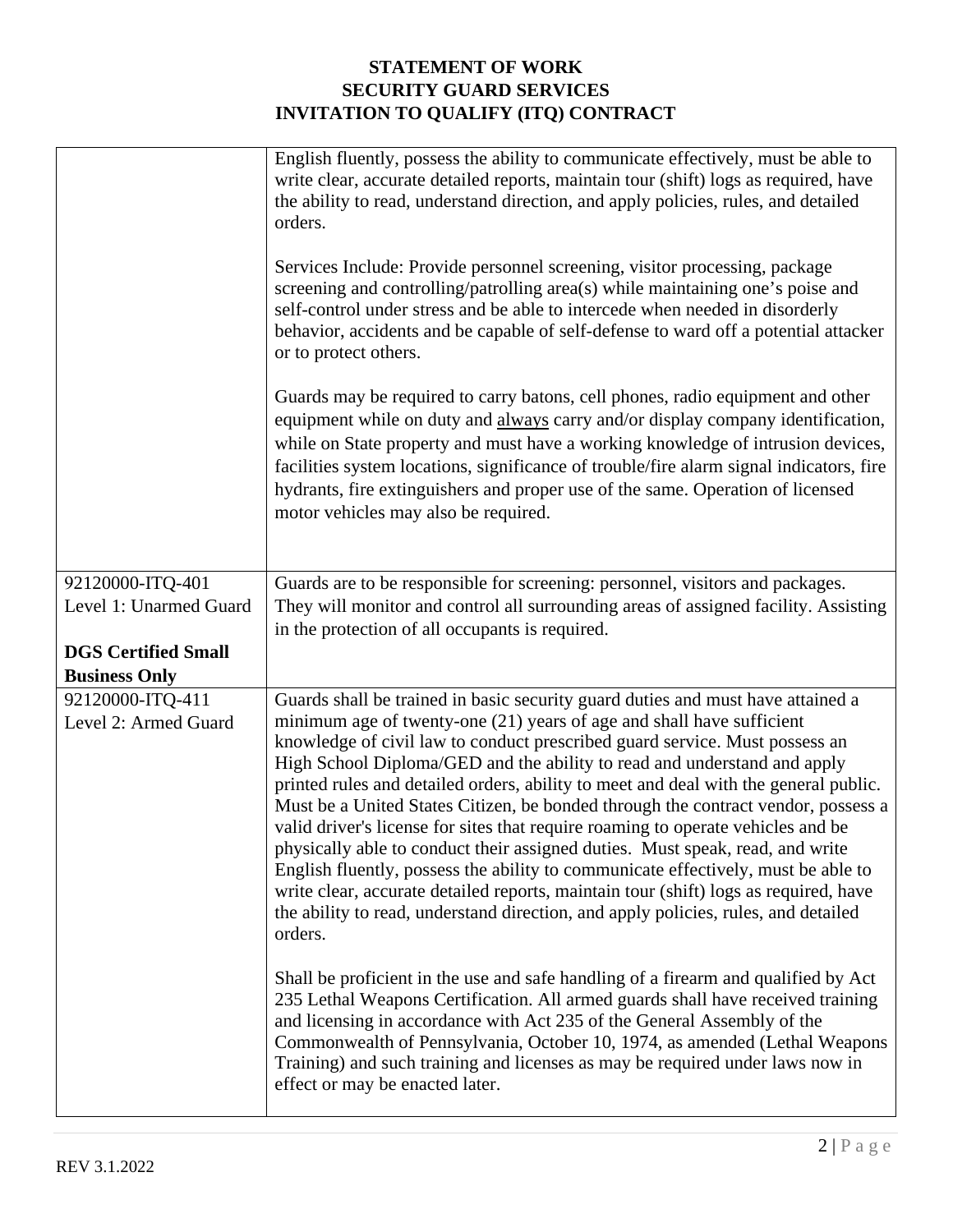|                            | Services Include: Provide personnel screening, visitor processing, package<br>screening and controlling/patrolling area(s) while maintaining one's poise and<br>self-control under stress and be able to intercede when needed in disorderly<br>behavior, accidents and be capable of self-defense to ward off a potential attacker<br>or to protect others.<br>May be required to carry batons, cell phones, radio equipment and other<br>equipment while on duty and always carry and/or display company identification,<br>while on State property and must have a working knowledge of intrusion devices,<br>facilities system locations, significance of trouble/fire alarm signal indicators, fire<br>hydrants, fire extinguishers and proper use of the same. Operation of licensed<br>motor vehicles may also be required.<br>Pistols shall be carried at all times while on duty. At no time is the Pistol to be<br>concealed. Shotguns or rifles are prohibited |
|----------------------------|---------------------------------------------------------------------------------------------------------------------------------------------------------------------------------------------------------------------------------------------------------------------------------------------------------------------------------------------------------------------------------------------------------------------------------------------------------------------------------------------------------------------------------------------------------------------------------------------------------------------------------------------------------------------------------------------------------------------------------------------------------------------------------------------------------------------------------------------------------------------------------------------------------------------------------------------------------------------------|
| 92120000-ITQ-402           | Guards are to be responsible for screening: personnel, visitors and packages.                                                                                                                                                                                                                                                                                                                                                                                                                                                                                                                                                                                                                                                                                                                                                                                                                                                                                             |
| Level 2: Armed Guard       | They will monitor and control all surrounding areas of assigned facility. Assisting<br>in the protection of all occupants is required                                                                                                                                                                                                                                                                                                                                                                                                                                                                                                                                                                                                                                                                                                                                                                                                                                     |
| <b>DGS Certified Small</b> |                                                                                                                                                                                                                                                                                                                                                                                                                                                                                                                                                                                                                                                                                                                                                                                                                                                                                                                                                                           |
| <b>Business Only</b>       | Shall be proficient in the use and safe handling of a firearm and qualified by Act<br>235 Lethal Weapons Certification. All armed guards shall have received training<br>and licensing in accordance with Act 235 of the General Assembly of the<br>Commonwealth of Pennsylvania, October 10, 1974, as amended (Lethal Weapons<br>Training) and such training and licenses as may be required under laws now in<br>effect or may be enacted later.<br>Pistols shall be carried at all times while on duty. At no time is the Pistol to be<br>concealed. Shotguns or rifles are prohibited.                                                                                                                                                                                                                                                                                                                                                                                |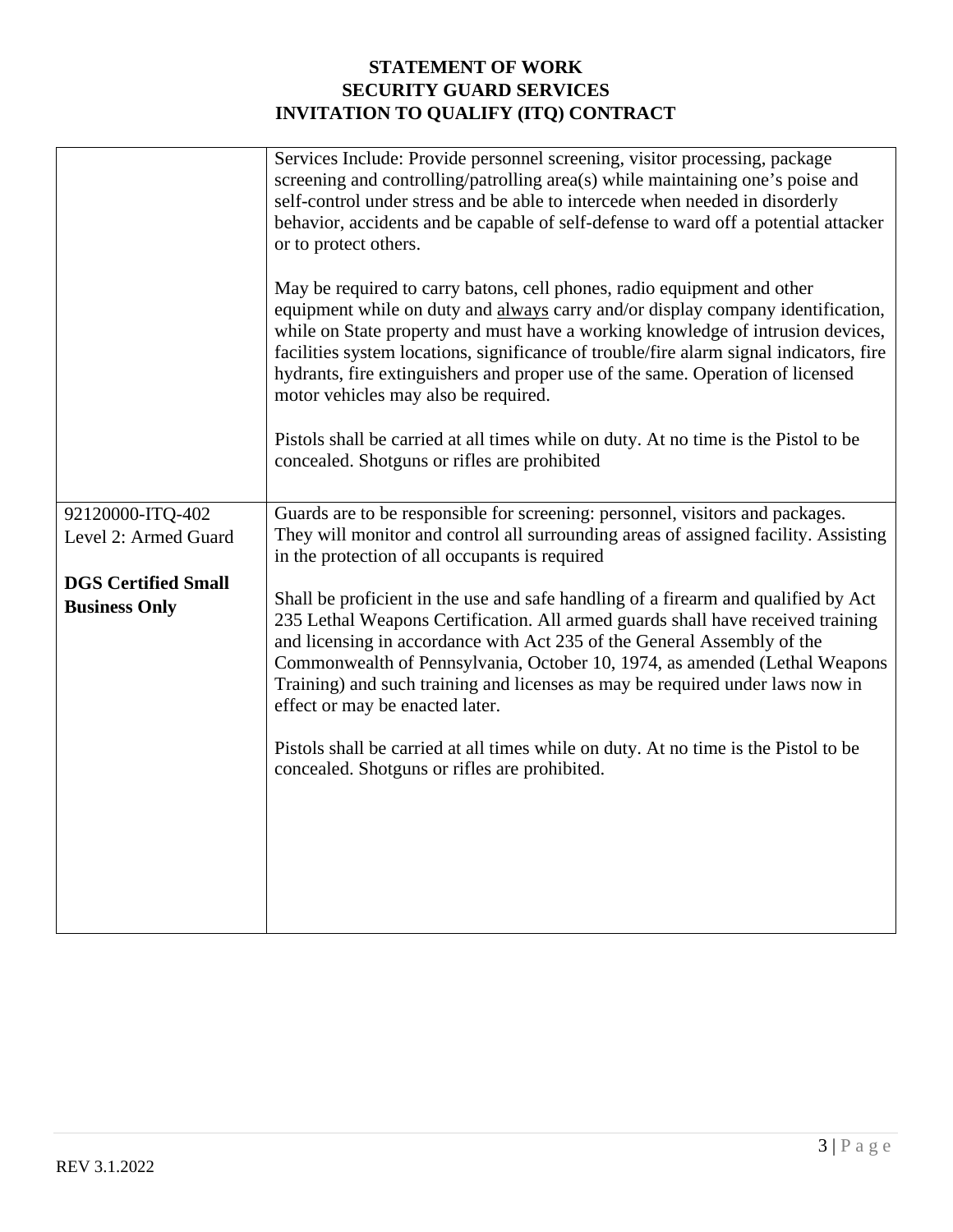| 92120000-ITQ-412                        | Guards shall be trained in basic security guard duties and must have attained a                                                                                            |
|-----------------------------------------|----------------------------------------------------------------------------------------------------------------------------------------------------------------------------|
| Level 3: Armed<br><b>Enhanced Guard</b> | minimum age of twenty-one $(21)$ years of age and shall have sufficient<br>knowledge of civil law to conduct prescribed guard service. Must possess an                     |
|                                         | High School Diploma/GED and the ability to read and understand and apply                                                                                                   |
|                                         | printed rules and detailed orders, ability to meet and deal with the general public.                                                                                       |
|                                         | Must be a United States Citizen, be bonded through the contract vendor, possess a<br>valid driver's license for sites that require roaming to operate vehicles and be      |
|                                         | physically able to conduct their assigned duties. Must speak, read, and write                                                                                              |
|                                         | English fluently, possess the ability to communicate effectively, must be able to                                                                                          |
|                                         | write clear, accurate detailed reports, maintain tour (shift) logs as required, have<br>the ability to read, understand direction, and apply policies, rules, and detailed |
|                                         | orders.                                                                                                                                                                    |
|                                         | Shall have a minimum of one (1) year experience as Law Enforcement Officer or                                                                                              |
|                                         | Military Service or college degree with a majority of courses focused on police                                                                                            |
|                                         | science, police evidence and law, criminology and general law. Demonstrate<br>proficiency in the operation and use of shotguns and rifles, including AR-15 Style           |
|                                         | rifle.                                                                                                                                                                     |
|                                         | Shall be proficient in the use and safe handling of a firearm and qualified by Act                                                                                         |
|                                         | 235 Lethal Weapons Certification. All armed guards shall have received training<br>and licensing in accordance with Act 235 of the General Assembly of the                 |
|                                         | Commonwealth of Pennsylvania, October 10, 1974, as amended (Lethal Weapons                                                                                                 |
|                                         | Training) and such training and licenses as may be required under laws now in                                                                                              |
|                                         | effect or may be enacted later.                                                                                                                                            |
|                                         | Services Include: Provide personnel screening, visitor processing, package                                                                                                 |
|                                         | screening and controlling/patrolling area(s) while maintaining one's poise and<br>self-control under stress and be able to intercede when needed in disorderly             |
|                                         | behavior, accidents and be capable of self-defense to ward off a potential attacker                                                                                        |
|                                         | or to protect others.                                                                                                                                                      |
|                                         | May be required to carry batons, cell phones, radio equipment and other                                                                                                    |
|                                         | equipment while on duty and always carry and/or display company identification,                                                                                            |
|                                         | while on State property and must have a working knowledge of intrusion devices,<br>facilities system locations, significance of trouble/fire alarm signal indicators, fire |
|                                         | hydrants, fire extinguishers and proper use of the same. Operation of licensed                                                                                             |
|                                         | motor vehicles may also be required.                                                                                                                                       |
|                                         | Must carry authorized weapons including rifle or shotgun, as required.                                                                                                     |
|                                         |                                                                                                                                                                            |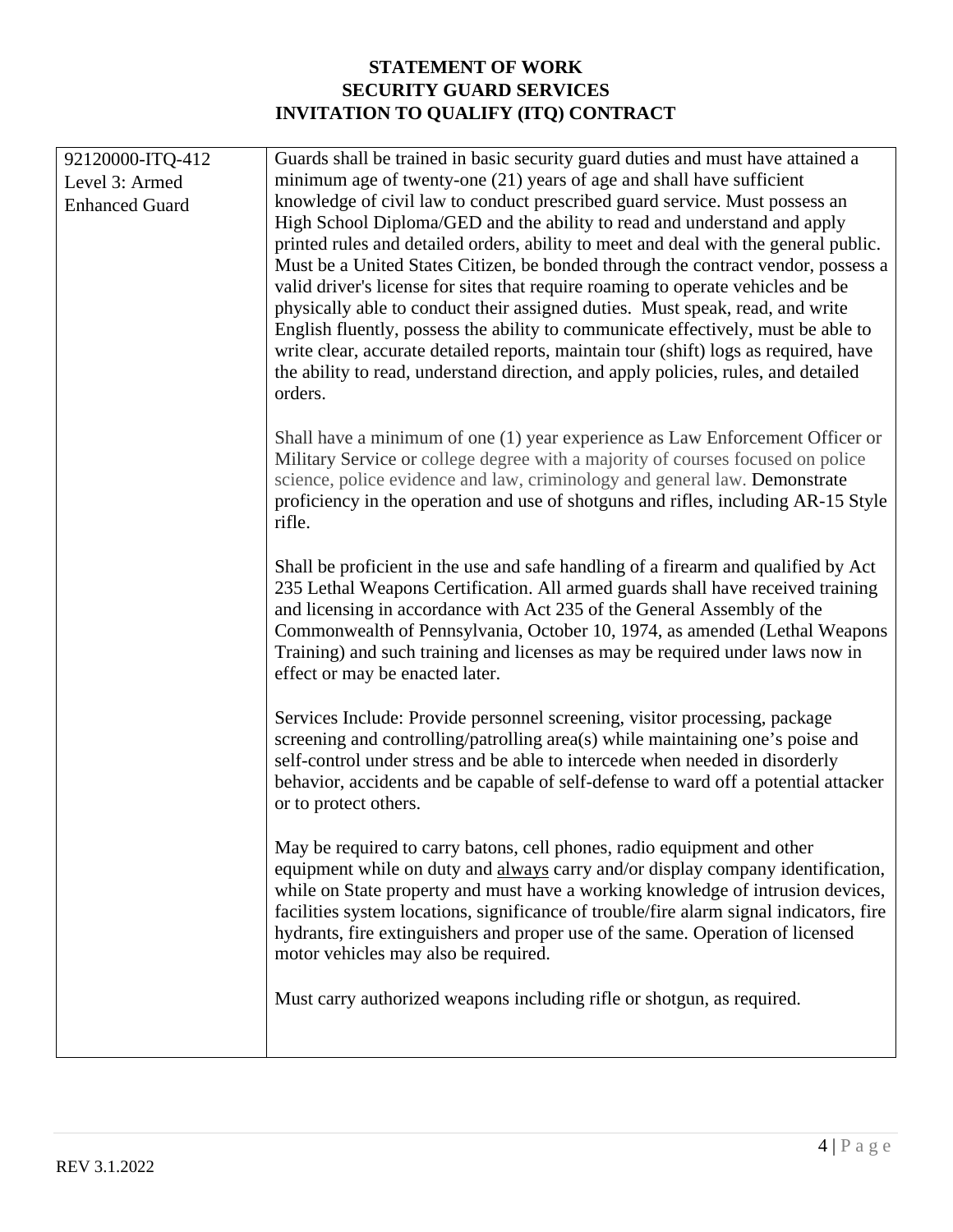| 92120000-ITQ-403                                   | Guards are to be responsible for screening: personnel, visitors and packages.                                                                                                                                                                                                                                                                                                                                                                      |
|----------------------------------------------------|----------------------------------------------------------------------------------------------------------------------------------------------------------------------------------------------------------------------------------------------------------------------------------------------------------------------------------------------------------------------------------------------------------------------------------------------------|
| Level 3: Armed Enhanced                            | They will monitor and control all surrounding areas of assigned facility. Assisting                                                                                                                                                                                                                                                                                                                                                                |
| Guard                                              | in the protection of all occupants is required                                                                                                                                                                                                                                                                                                                                                                                                     |
| <b>DGS Certified Small</b><br><b>Business Only</b> | Shall be proficient in the use and safe handling of a firearm and qualified by Act<br>235 Lethal Weapons Certification. All armed guards shall have received training<br>and licensing in accordance with Act 235 of the General Assembly of the<br>Commonwealth of Pennsylvania, October 10, 1974, as amended (Lethal Weapons<br>Training) and such training and licenses as may be required under laws now in<br>effect or may be enacted later. |
|                                                    | Demonstrate proficiency in the operation and use of shotguns and rifles, including<br>AR-15 Style rifle.                                                                                                                                                                                                                                                                                                                                           |
|                                                    | Must carry authorized weapons including rifle or shotgun, as required                                                                                                                                                                                                                                                                                                                                                                              |
| 92120000-ITQ-413                                   | Guards shall be trained in basic security guard duties and must have attained a                                                                                                                                                                                                                                                                                                                                                                    |
| Level 4: K-9 Guard                                 | minimum age of twenty-one (21) years of age and shall have sufficient                                                                                                                                                                                                                                                                                                                                                                              |
|                                                    | knowledge of civil law to conduct prescribed guard service. Must possess an High                                                                                                                                                                                                                                                                                                                                                                   |
|                                                    | School Diploma/GED and the ability to read and understand and apply printed                                                                                                                                                                                                                                                                                                                                                                        |
|                                                    | rules and detailed orders, ability to meet and deal with the general public. Must be                                                                                                                                                                                                                                                                                                                                                               |
|                                                    | a United States Citizen, be bonded through the contract vendor, possess a valid                                                                                                                                                                                                                                                                                                                                                                    |
|                                                    | driver's license for sites that require roaming to operate vehicles and be physically                                                                                                                                                                                                                                                                                                                                                              |
|                                                    | able to conduct their assigned duties. Must speak, read, and write English                                                                                                                                                                                                                                                                                                                                                                         |
|                                                    | fluently, possess the ability to communicate effectively, must be able to write                                                                                                                                                                                                                                                                                                                                                                    |
|                                                    | clear, accurate detailed reports, maintain tour (shift) logs as required, have the                                                                                                                                                                                                                                                                                                                                                                 |
|                                                    | ability to read, understand direction, and apply policies, rules, and detailed orders.                                                                                                                                                                                                                                                                                                                                                             |
|                                                    | Shall be proficient in the use and safe handling of a firearm and qualified by Act                                                                                                                                                                                                                                                                                                                                                                 |
|                                                    | 235 Lethal Weapons Certification. All armed guards shall have received training                                                                                                                                                                                                                                                                                                                                                                    |
|                                                    | and licensing in accordance with Act 235 of the General Assembly of the                                                                                                                                                                                                                                                                                                                                                                            |
|                                                    | Commonwealth of Pennsylvania, October 10, 1974, as amended (Lethal Weapons                                                                                                                                                                                                                                                                                                                                                                         |
|                                                    | Training) and such training and licenses as may be required under laws now in                                                                                                                                                                                                                                                                                                                                                                      |
|                                                    | effect or may be enacted later.                                                                                                                                                                                                                                                                                                                                                                                                                    |
|                                                    | Shall have a minimum of one (1) year experience as a K9 Law Enforcement                                                                                                                                                                                                                                                                                                                                                                            |
|                                                    | Officer or Federal Customs Canine Officer. Experience in inspecting buildings                                                                                                                                                                                                                                                                                                                                                                      |
|                                                    | and vehicles for contraband, weapons and maintaining public order and crowd                                                                                                                                                                                                                                                                                                                                                                        |
|                                                    | control. Must handle and control trained K9s with the appropriate level of                                                                                                                                                                                                                                                                                                                                                                         |
|                                                    | aggression and maintain agility, strength, and stamina required to conduct K9                                                                                                                                                                                                                                                                                                                                                                      |
|                                                    | duties. Also, must be able to make quick decisions and adhere to K9 enforcement                                                                                                                                                                                                                                                                                                                                                                    |
|                                                    | policies.                                                                                                                                                                                                                                                                                                                                                                                                                                          |
|                                                    |                                                                                                                                                                                                                                                                                                                                                                                                                                                    |
|                                                    | Services Include: Provide personnel screening, visitor processing, package                                                                                                                                                                                                                                                                                                                                                                         |
|                                                    | screening and controlling/patrolling area(s) while maintaining one's poise and                                                                                                                                                                                                                                                                                                                                                                     |
|                                                    | self-control under stress and be able to intercede when needed in disorderly                                                                                                                                                                                                                                                                                                                                                                       |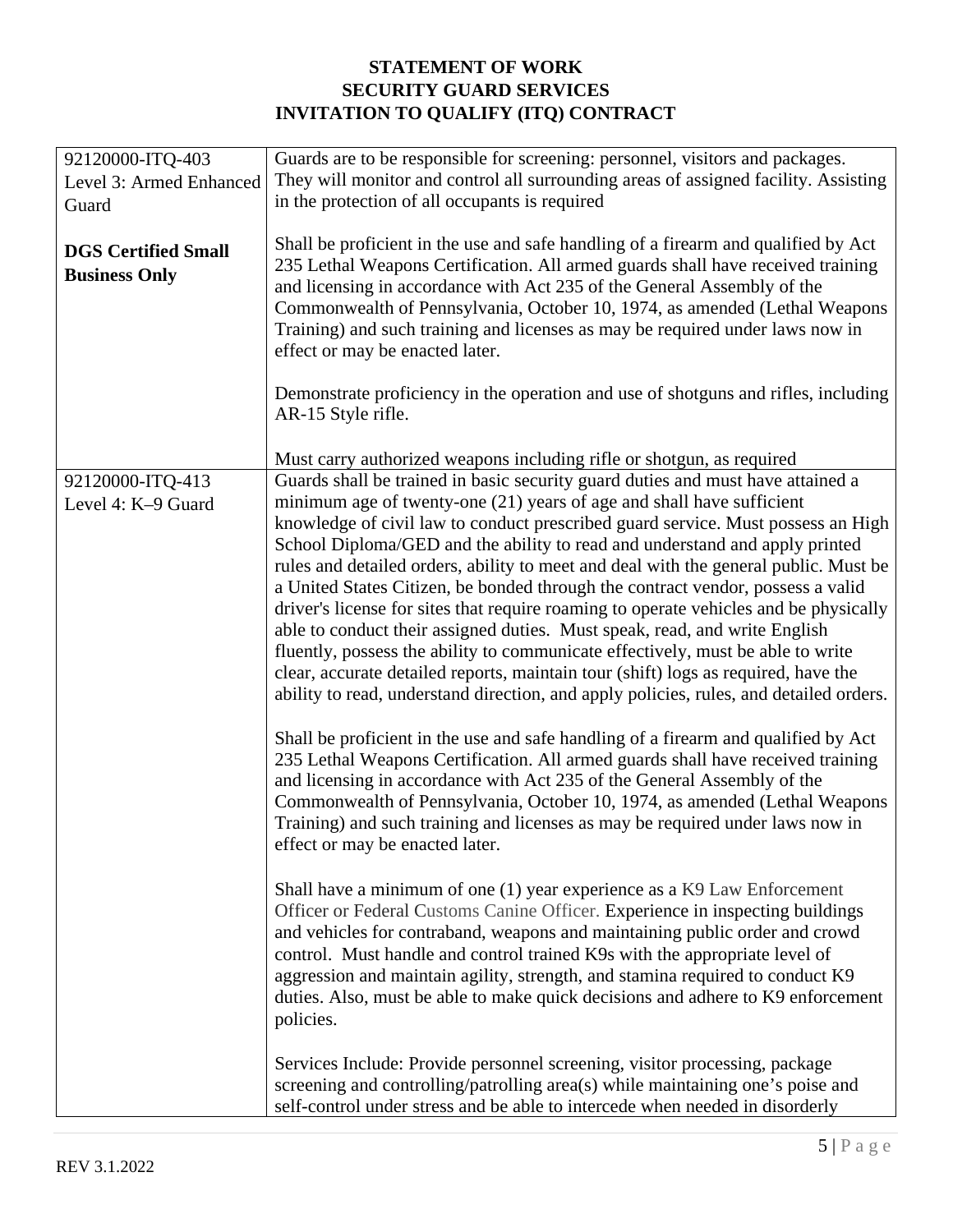|                                                    | behavior, accidents and be capable of self-defense to ward off a potential attacker<br>or to protect others.                                                                                                                                                                                                                                                                                                                                                       |
|----------------------------------------------------|--------------------------------------------------------------------------------------------------------------------------------------------------------------------------------------------------------------------------------------------------------------------------------------------------------------------------------------------------------------------------------------------------------------------------------------------------------------------|
|                                                    | May be required to carry batons, cell phones, radio equipment and other<br>equipment while on duty and always carry and/or display company identification,<br>while on State property and must have a working knowledge of intrusion devices,<br>facilities system locations, significance of trouble/fire alarm signal indicators, fire<br>hydrants, fire extinguishers and proper use of the same. Operation of licensed<br>motor vehicles may also be required. |
|                                                    | Pistols shall be carried at all times while on duty. At no time is the Pistol to be<br>concealed. Shotguns or rifles are prohibited.                                                                                                                                                                                                                                                                                                                               |
|                                                    | Training) and such training and licenses as may be required under laws now in<br>effect or may be enacted later.                                                                                                                                                                                                                                                                                                                                                   |
|                                                    | Shall have a minimum of one (1) year experience as a K9 Law Enforcement<br>Officer or Federal Customs Canine Officer.                                                                                                                                                                                                                                                                                                                                              |
|                                                    | Pistols shall be carried at all times while on duty. At no time is the Pistol to be<br>concealed. Shotguns or rifles are prohibited.                                                                                                                                                                                                                                                                                                                               |
|                                                    |                                                                                                                                                                                                                                                                                                                                                                                                                                                                    |
| 92120000-ITQ-404<br>Level 4: K-9 Guard             | Guards are to be responsible for screening: personnel, visitors and packages.<br>They will monitor and control all surrounding areas of assigned facility. Assisting<br>in the protection of all occupants is required                                                                                                                                                                                                                                             |
| <b>DGS Certified Small</b><br><b>Business Only</b> | Shall be proficient in the use and safe handling of a firearm and qualified by Act<br>235 Lethal Weapons Certification. All armed guards shall have received training<br>and licensing in accordance with Act 235 of the General Assembly of the<br>Commonwealth of Pennsylvania, October 10, 1974, as amended (Lethal Weapons<br>Training) and such training and licenses as may be required under laws now in<br>effect or may be enacted later.                 |
|                                                    | Shall have a minimum of one (1) year experience as a K9 Law Enforcement<br>Officer or Federal Customs Canine Officer.                                                                                                                                                                                                                                                                                                                                              |
|                                                    | Pistols shall be carried at all times while on duty. At no time is the Pistol to be<br>concealed. Shotguns or rifles are prohibited.                                                                                                                                                                                                                                                                                                                               |
|                                                    |                                                                                                                                                                                                                                                                                                                                                                                                                                                                    |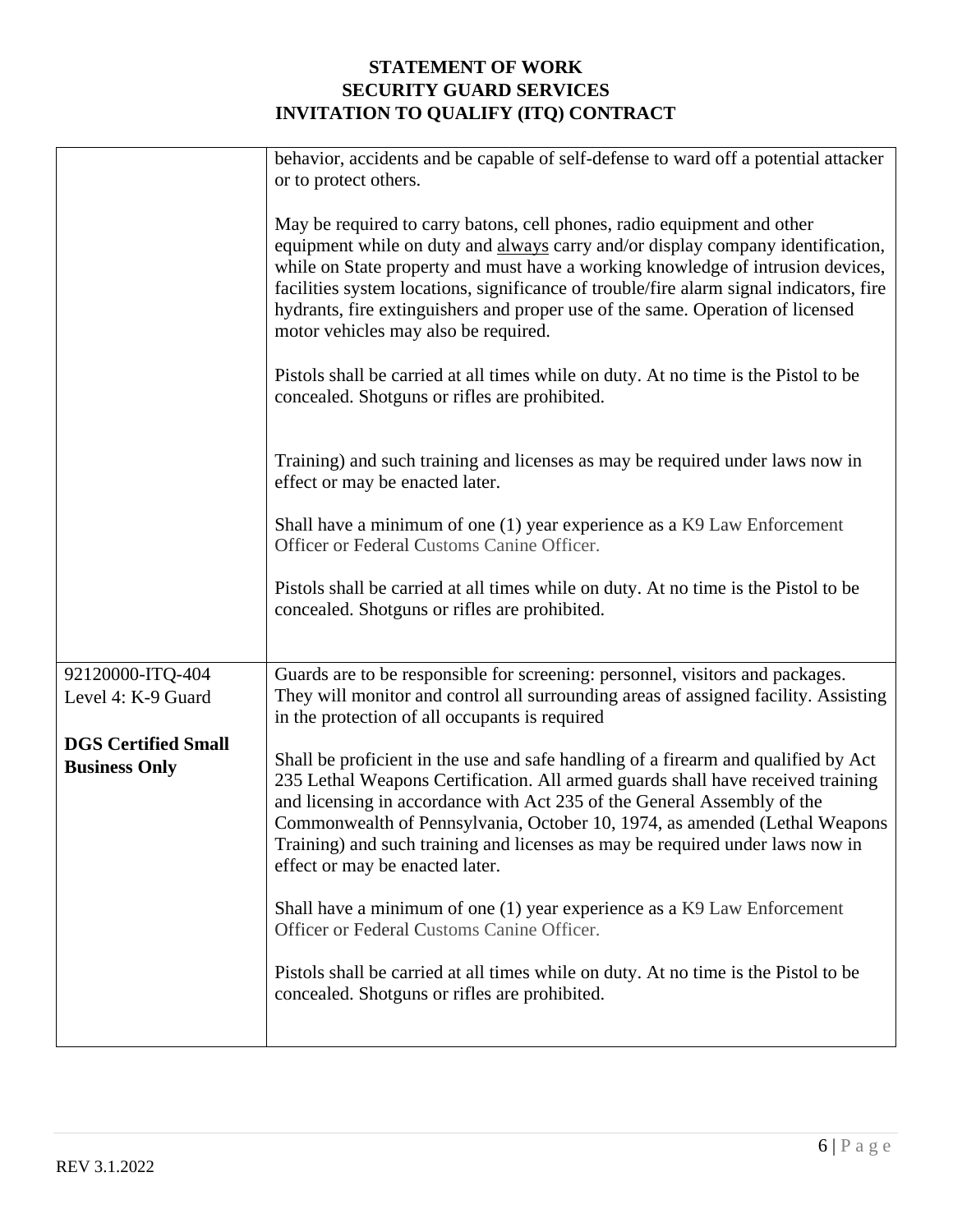| 92120000-ITQ-414           | Must have attained a minimum age of twenty-one (21) years of age, shall have a                                                                                                                                                                                                                                                                                                                                                                                                                                                                                                                                                                                                                                                                                                                                                                                                                                                                                                                                                                                                                                                                                                                                                                                                                                                                                                                                                                                                                                                   |
|----------------------------|----------------------------------------------------------------------------------------------------------------------------------------------------------------------------------------------------------------------------------------------------------------------------------------------------------------------------------------------------------------------------------------------------------------------------------------------------------------------------------------------------------------------------------------------------------------------------------------------------------------------------------------------------------------------------------------------------------------------------------------------------------------------------------------------------------------------------------------------------------------------------------------------------------------------------------------------------------------------------------------------------------------------------------------------------------------------------------------------------------------------------------------------------------------------------------------------------------------------------------------------------------------------------------------------------------------------------------------------------------------------------------------------------------------------------------------------------------------------------------------------------------------------------------|
| Level 5: Site Supervisor   | minimum of one (1) year Guard Supervisory experience, or a two (2) year college                                                                                                                                                                                                                                                                                                                                                                                                                                                                                                                                                                                                                                                                                                                                                                                                                                                                                                                                                                                                                                                                                                                                                                                                                                                                                                                                                                                                                                                  |
| Guard                      | degree with much of the courses focused on police science, police evidence, law,<br>criminology, general law and experience in managing personnel in which<br>occupant or premise safety was a prime responsibility. In addition, shall be<br>trained in basic security guard duties and must have attained a minimum age of<br>twenty-one (21) years of age and shall have sufficient knowledge of civil law to<br>conduct prescribed guard service. Must possess a High School Diploma/GED and<br>the ability to read and understand and apply printed rules and detailed orders,<br>ability to meet and deal with the general public. Must be a United States Citizen,<br>be bonded through the contract vendor, possess a valid driver's license for sites<br>that require roaming to operate vehicles and be physically able to conduct their<br>assigned duties. Must speak, read, and write English fluently, possess the ability<br>to communicate effectively, must be able to write clear, accurate detailed reports,<br>maintain tour (shift) logs as required, have the ability to read, understand<br>direction, and apply policies, rules, and detailed orders.<br>Services Include: Monitoring electronic surveillance equipment, assign staff to<br>respective duties, patrol, guard, etc., oversees the transfer of accused offenders to<br>the custody of law enforcement personnel and works with staff to develop safety<br>plans for the sites/buildings and conducts periodic safety drills for occupants. |
| 92120000-ITQ-405           | Site Supervisor Guard is to be responsible for the oversight of all Security Guards,                                                                                                                                                                                                                                                                                                                                                                                                                                                                                                                                                                                                                                                                                                                                                                                                                                                                                                                                                                                                                                                                                                                                                                                                                                                                                                                                                                                                                                             |
| Level 5: Site Supervisor   | security related functionality and equipment, protocols and safety.                                                                                                                                                                                                                                                                                                                                                                                                                                                                                                                                                                                                                                                                                                                                                                                                                                                                                                                                                                                                                                                                                                                                                                                                                                                                                                                                                                                                                                                              |
| Guard                      |                                                                                                                                                                                                                                                                                                                                                                                                                                                                                                                                                                                                                                                                                                                                                                                                                                                                                                                                                                                                                                                                                                                                                                                                                                                                                                                                                                                                                                                                                                                                  |
| <b>DGS Certified Small</b> |                                                                                                                                                                                                                                                                                                                                                                                                                                                                                                                                                                                                                                                                                                                                                                                                                                                                                                                                                                                                                                                                                                                                                                                                                                                                                                                                                                                                                                                                                                                                  |
| <b>Business Only</b>       |                                                                                                                                                                                                                                                                                                                                                                                                                                                                                                                                                                                                                                                                                                                                                                                                                                                                                                                                                                                                                                                                                                                                                                                                                                                                                                                                                                                                                                                                                                                                  |
|                            |                                                                                                                                                                                                                                                                                                                                                                                                                                                                                                                                                                                                                                                                                                                                                                                                                                                                                                                                                                                                                                                                                                                                                                                                                                                                                                                                                                                                                                                                                                                                  |
|                            |                                                                                                                                                                                                                                                                                                                                                                                                                                                                                                                                                                                                                                                                                                                                                                                                                                                                                                                                                                                                                                                                                                                                                                                                                                                                                                                                                                                                                                                                                                                                  |
|                            |                                                                                                                                                                                                                                                                                                                                                                                                                                                                                                                                                                                                                                                                                                                                                                                                                                                                                                                                                                                                                                                                                                                                                                                                                                                                                                                                                                                                                                                                                                                                  |

**REQUEST FOR QUOTES (RFQ) PROCEDURES:** Commonwealth Agencies will issue an RFQ to qualified Contractors, through the Commonwealth's Custom Portal, powered by the JAGGAER system. Contractors will respond to the RFQ in the system. The requesting Agencies may require the qualified Contractors to furnish, upon request, additional documentation in the RFQ. The qualified Contractors selected for the RFQ process will receive a Purchase Order (PO) and will supply the service to meet the specific requirements as indicated in the RFQ.

**NOTE REGARDING RENEWALS AND PRICE INCREASES:** If any agency plans on renewals being a part of their award, then renewal language stating the option for price increases may occur at the annual renewal